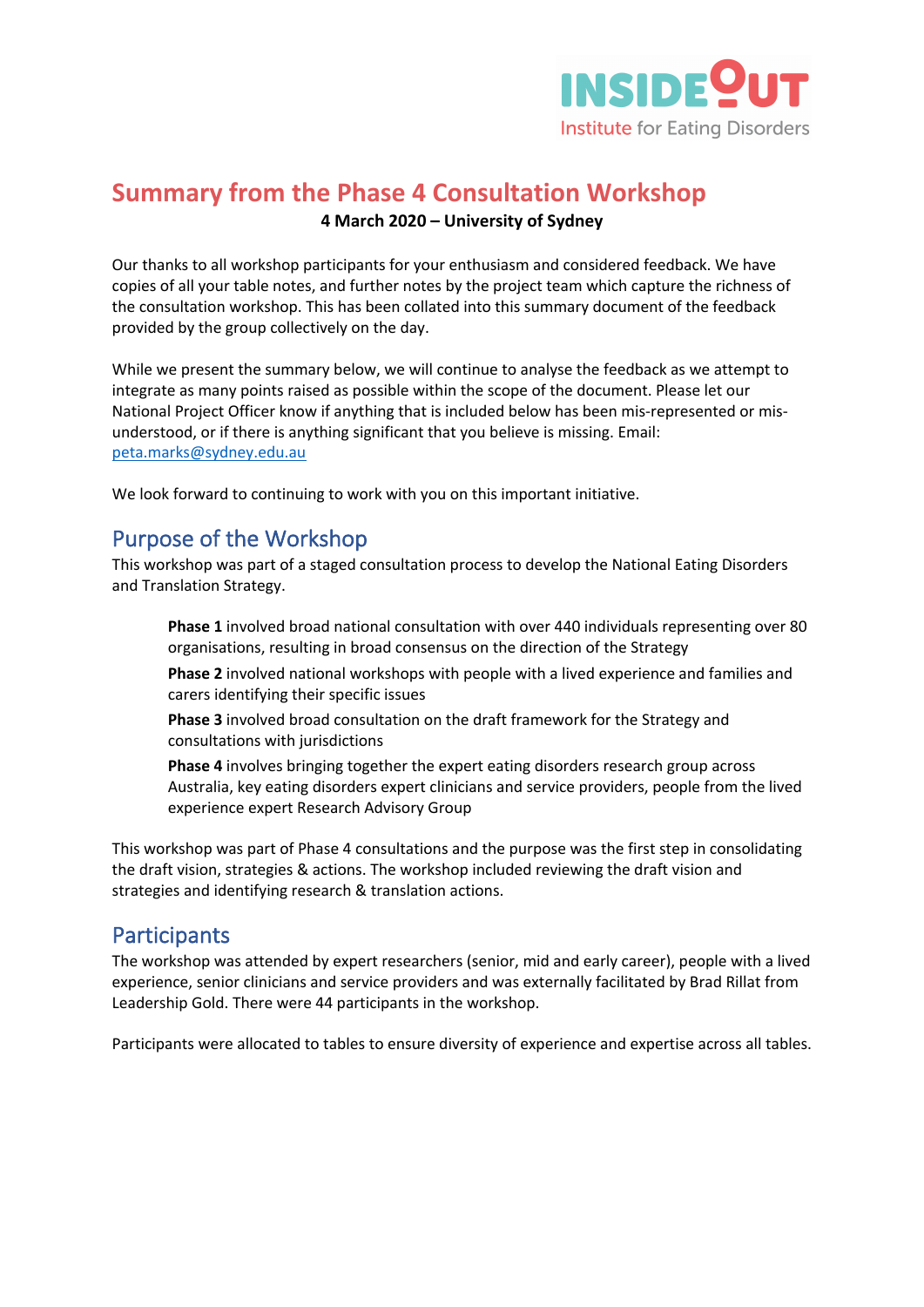

## **Summary**

Table notes were transcribed and collated, and themes were identified by a post doc researcher and the project team. Results are presented below under specific headings.

## Overall feedback from the workshop

General feedback was that it was a very useful exercise and useful to have a diverse group of people with different perspectives at each table with the opportunity to have collaborative discussions. There was a clear structure with manageable tasks and a good amount of time allocated to discussion. Suggestions for what would have helped was a briefer introduction from the facilitator, more clarity about the purpose of the Strategy and the audience it was addressing, and input from other fields.

#### **In Response:**

The feedback has been taken onboard and the final document will have clearly outlined who the target audience is and the purpose of the Strategy.

## Overall comments about the document

Feedback that was deemed to be relevant to the whole document included:

- Having clearer language and definitions throughout
- Improved document structure
- Clearer link to research
- Clearer direction on who the strategy is targeting
- Clearer integration of lived experience/ Co-design as a goal/feature in all elements
- Broaden definition to include wellbeing/prevention

#### **In Response:**

The document had been checked and revised for clarity around language, spelling out the link to research and will incorporate clear definitions as well as ensuring the integration of the lived experience across all sections of the document.

### The Vision

The feedback identified that would strengthen the vision are included under the following themes:

- Clearer meaning, plain English
- Inclusivity
- Clear research focus
- Include policy, education, access

#### **In Response:**

Feedback from the workshop has now been incorporated into the new Vision, which has been approved by the Advisory Committee:

*To establish and sustain an exceptional research culture in Australia that generates innovative co-designed research to transform practice, inform policy, and meaningfully impact the wellbeing of all people at risk of developing or living with an eating disorder, their families and carers.*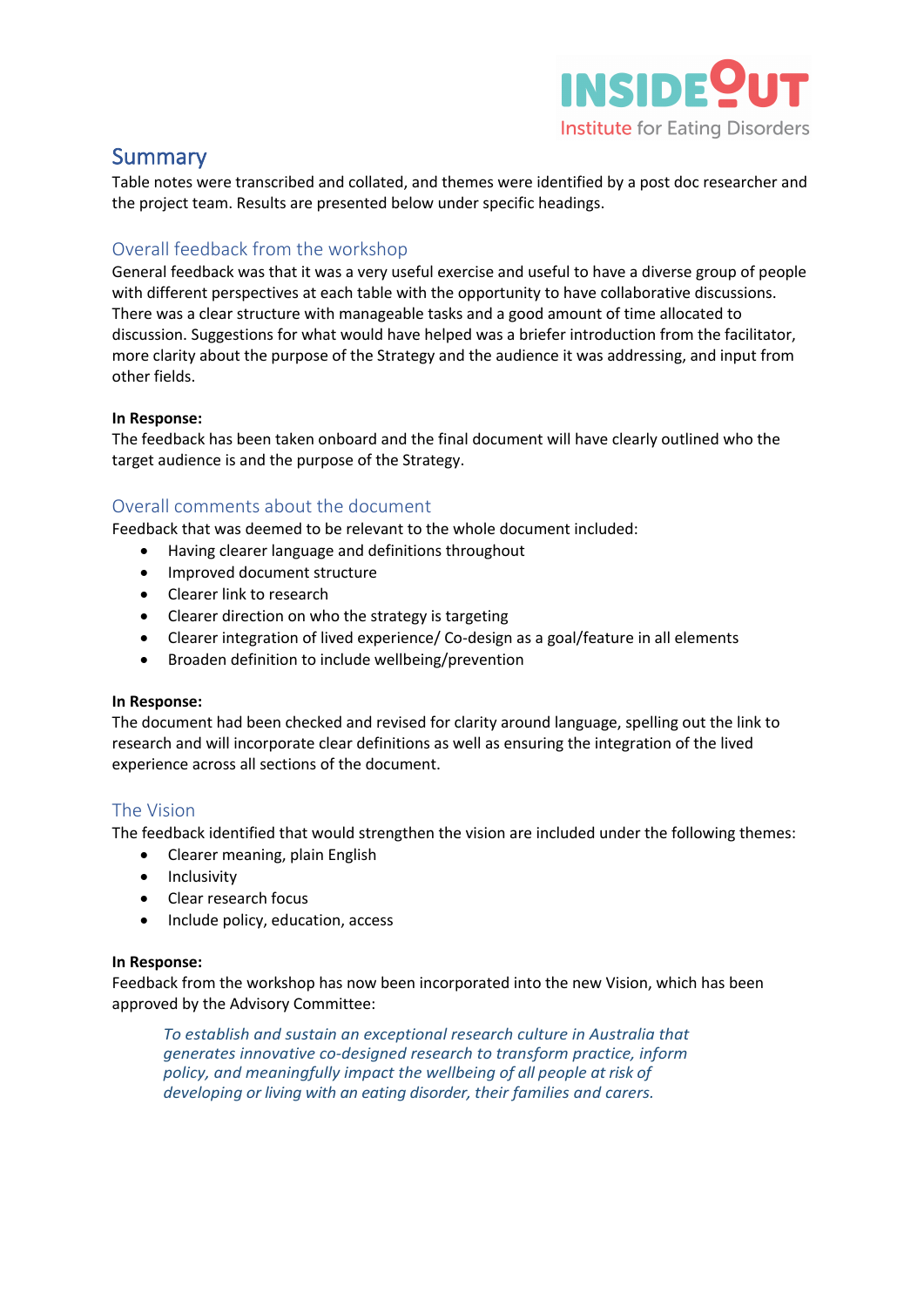

## The Strategies

The feedback identified that would strengthen the writing of the strategies are included under the following themes:

- Clearer language and definitions
- Reduce overlapping strategies
- Clearer direction for the strategies
- Clearer link to research

Specific issues identified that the Strategies needed to address included:

- Culture of research
- Support for research at all levels
- Clarity and importance around research translation
- Reflect collaboration, diversity in research and evidence base
- Advocacy
- Funding
- How we integrate research into clinical practice
- Raising awareness and education
- Workforce development

It was also identified that the document needs to acknowledge the difficulty to be faced in the implementation of the Strategy.

Many of the suggestions made during the Strategies section of the workshop are included below in the Actions as they fit as actions attached to the broader strategies.

#### **In Response:**

The Advisory committee are reviewing the recommendations around the Strategies and will take into account all feedback. They will ensure the Strategies are relatively free from overlap, are clearer in their direction and reflect how they relate to research.

The development of clinical services is an important element of the research and translation pipeline and this will be highlighted in the document. However, some Strategies and actions that purely focused on clinical/service development may sit outside the scope of this document. We will collate all 'clinical' and 'service' feedback from all consultations and if the Advisory Committee determine, will share this with NEDC in the development of the National Strategy for Eating Disorders.

### The Actions

The actions identified that would support the strategies fell under the following key themes:

- Eating disorders research as a national priority
- Funding
- Research policies
- Research culture
- Research quality and innovation
- Prioritising research
- Data and digital technology
- Collaboration
- Workforce Development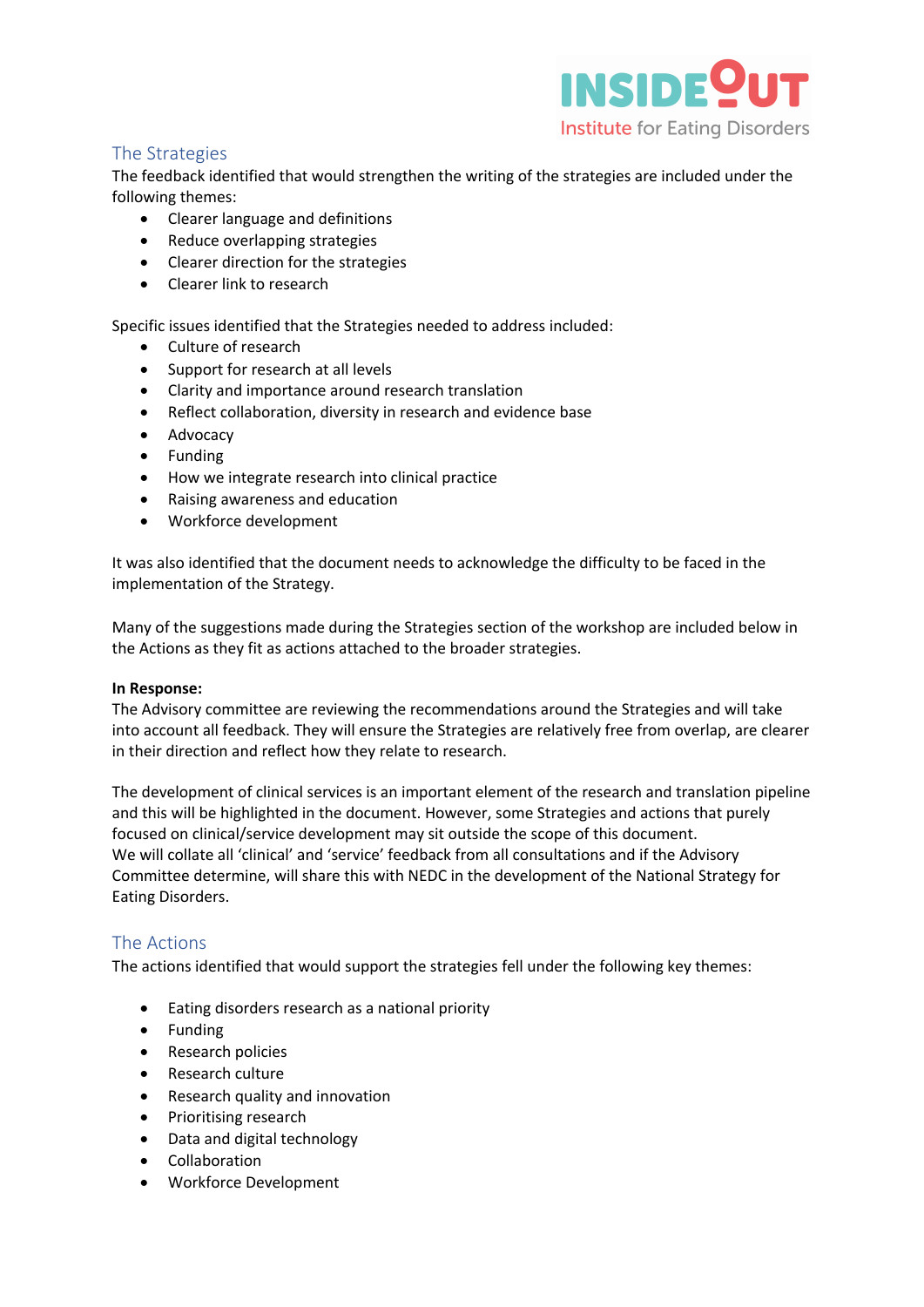

- Integrated research environments
- Integrating evidence with practice
- Communication
- Clinical issues

Please see below for a list of all the actions that were proposed on the day under these key headings. These will then be mapped to the final key Strategies.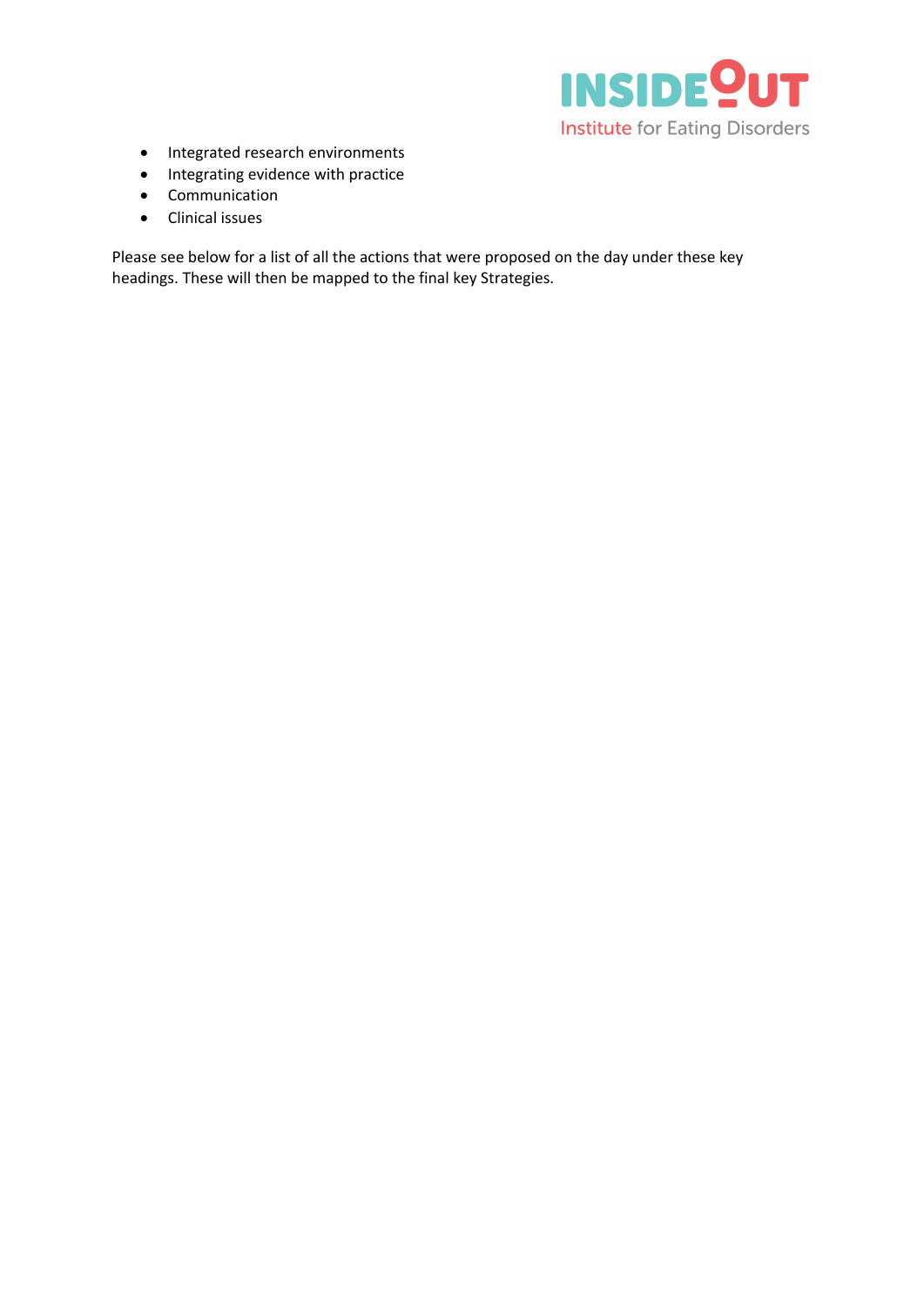

| <b>Actions relate to</b>                         | <b>ACTIONS identified at workshop</b>                                                                                       |  |
|--------------------------------------------------|-----------------------------------------------------------------------------------------------------------------------------|--|
|                                                  |                                                                                                                             |  |
| Eating disorders research as a national priority | All eating disorders included in all existing national public health data collection processes<br>1.                        |  |
|                                                  | Eating disorders identified as core business for all national agencies with research remit<br>2.                            |  |
|                                                  | Advocacy for fast tracked eating disorder research like it's a state of emergency<br>3.                                     |  |
| Funding                                          | Update economic modelling on the actual and hidden cost and social cost of eating disorders, including the diverse<br>1.    |  |
|                                                  | range of people living with eating disorders.                                                                               |  |
|                                                  | Government funding allocated to eating disorders research commensurate with disease burden.<br>2.                           |  |
|                                                  | Public funds to be invested in broad-scale interventions (from prevention to treatment) where an evidence-base for<br>3.    |  |
|                                                  | the intervention has been established.                                                                                      |  |
|                                                  | Develop a fundraising strategy to establish research funding from novel sources e.g. private companies, philanthropy,       |  |
|                                                  | free treatment options.                                                                                                     |  |
|                                                  | Funding for research through lived experience organisations<br>5.                                                           |  |
|                                                  | Advocacy around eating disorders research funding with competitive funding schemes and national funding bodies,             |  |
|                                                  | and international collaborations.                                                                                           |  |
|                                                  | Advocate for targeted research calls for eating disorders<br>7.                                                             |  |
|                                                  | Lobby for minimal quota budget for national funding of eating disorder research<br>8.                                       |  |
|                                                  | Establish incentives public/private health sector to do research<br>9.                                                      |  |
| Research policies                                | Establish policies around research that guide funding of public health interventions and services<br>1.                     |  |
|                                                  | Establish strategies & policies to develop, maintain and support the research workforce, including the peer workforce<br>2. |  |
|                                                  | Establish policies to include research by people in private practice<br>3.                                                  |  |
|                                                  | Require data collection of core elements of treatment by practitioners providing treatment through the Eating<br>4.         |  |
|                                                  | Disorder Medicare funding mechanisms                                                                                        |  |
|                                                  | Require evidence-based treatment and outcome monitoring in all public health services<br>5.                                 |  |
| Research culture                                 | Establish Research Centre of Excellence in<br>1.                                                                            |  |
|                                                  | prevention and obesity/health promotion                                                                                     |  |
|                                                  | evidence-based practice                                                                                                     |  |
|                                                  | practice-based research                                                                                                     |  |
|                                                  | Elevate the profile of our research leaders<br>2.                                                                           |  |
|                                                  | Establish Chairs of Eating Disorders Research in each State/Territory<br>3.                                                 |  |
|                                                  | Reverse the brain sink by establishing a research culture that attracts great researchers to Australia<br>4.                |  |
| Research quality and innovation                  | Develop research principles/standards that are endorsed nationally - best practice research framework/guide<br>1.           |  |
|                                                  | Establish lived experience research network so research teams could call on that group for input<br>2.                      |  |
|                                                  | 3.<br>Establish a centralised eating disorder ethics committee                                                              |  |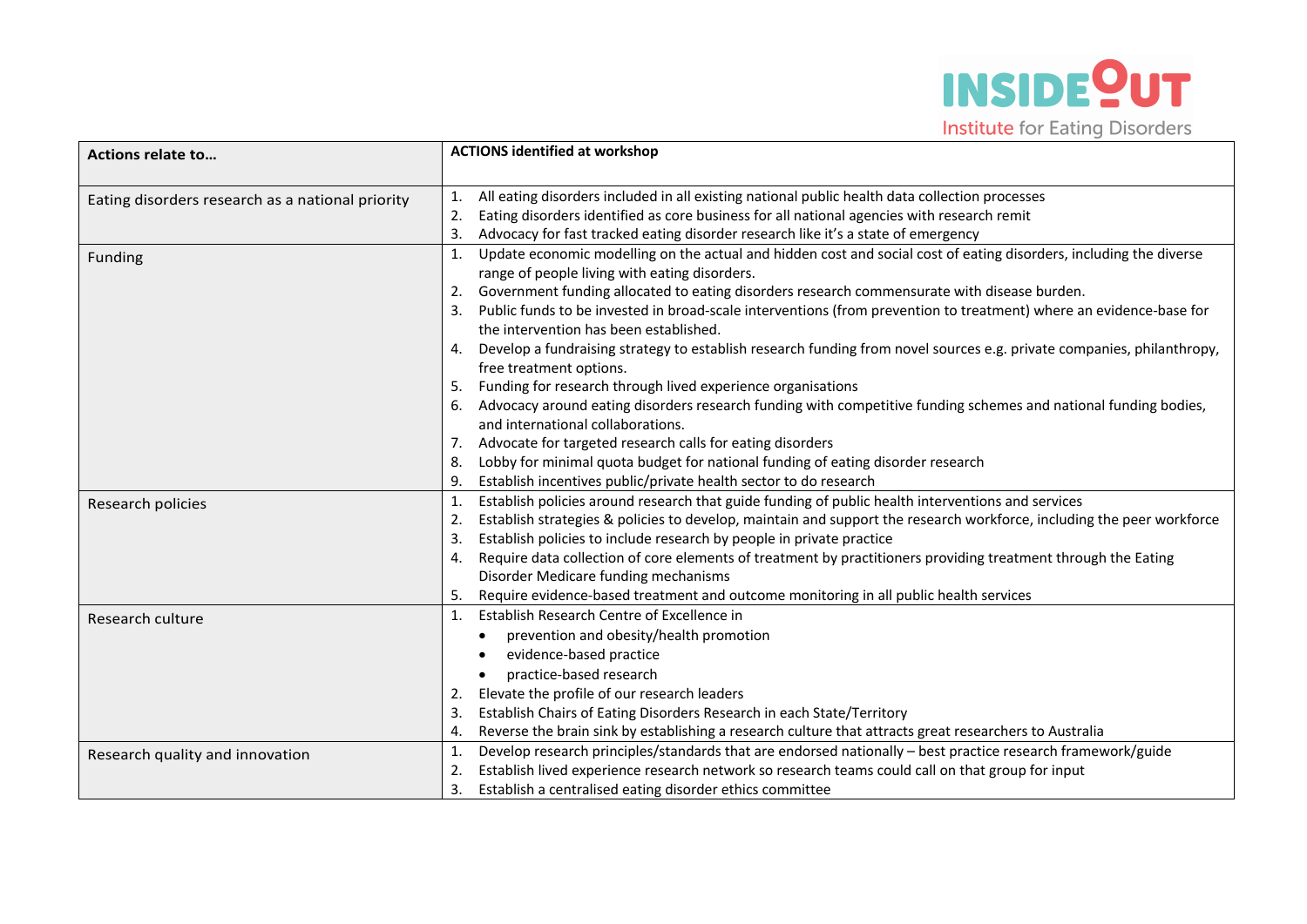

| Prioritise research that    | Research priorities are integrated through all national mechanisms and bodies<br>1.                                              |
|-----------------------------|----------------------------------------------------------------------------------------------------------------------------------|
|                             | Prioritse research and translation design practices that change the way we do things<br>2.                                       |
|                             | Prioritise research development in lived experience, minority and non-stereotypical groups, carers and family<br>3.              |
|                             | Prioritise research that:<br>4.                                                                                                  |
|                             | is co-designed and co-produced                                                                                                   |
|                             | fills knowledge gaps                                                                                                             |
|                             | is innovative, agile and cost effective                                                                                          |
|                             | improves early identification and first point of contact experience e.g. in general practice, headspace, schools,                |
|                             | sporting organisations                                                                                                           |
|                             | responds to the individualised medicine approach to treatment                                                                    |
|                             | focuses on transition periods                                                                                                    |
| Data and digital technology | Establish a National Minimum Data set<br>1.                                                                                      |
|                             | Establish clinician research tools to capture data at point of care<br>2.                                                        |
|                             | Establish a National Registry/ National Surveillance System<br>3.                                                                |
|                             | Establish a national universal data collection hub linked to other data (e.g. health department)<br>4.                           |
|                             | Less onerous data collection and systems<br>5.                                                                                   |
| Collaboration               | Establish a National Eating Disorder research network/ state-based research networks<br>1.                                       |
|                             | Establish an online register of eating disorder research<br>2.                                                                   |
|                             | Establish clinical trial networks and multi-site research systems<br>3.                                                          |
|                             | Research teams more diverse ensuring co-design at all levels<br>4.                                                               |
|                             | Build and support international teams conducting research and translation, and establish knowledge<br>5.                         |
|                             | exchange/scholarships with researchers overseas                                                                                  |
|                             | Lived experience and Researchers working in partnership (and co-located) with all treatment hubs nationally<br>6.                |
|                             | Collaborate with innovators and disruptors to build new integrated research environments<br>7.                                   |
|                             | Work across disciplines, institutions, communities, sectors and countries to capitalise on specialist skills and different<br>8. |
|                             | perspectives                                                                                                                     |
|                             | Harness interaction points between professional practice, research and education, as research opportunities<br>9.                |
|                             | 10. Public health messaging, in particular around living in a larger body, language around food and body, and what               |
|                             | constitutes healthy eating should be evidence-based, consider the potential harm in terms of eating disorders and be             |
|                             | developed collaboratively with input from both perspectives.                                                                     |
|                             | 11. Establish systems for universities to support clinicians to undertake research                                               |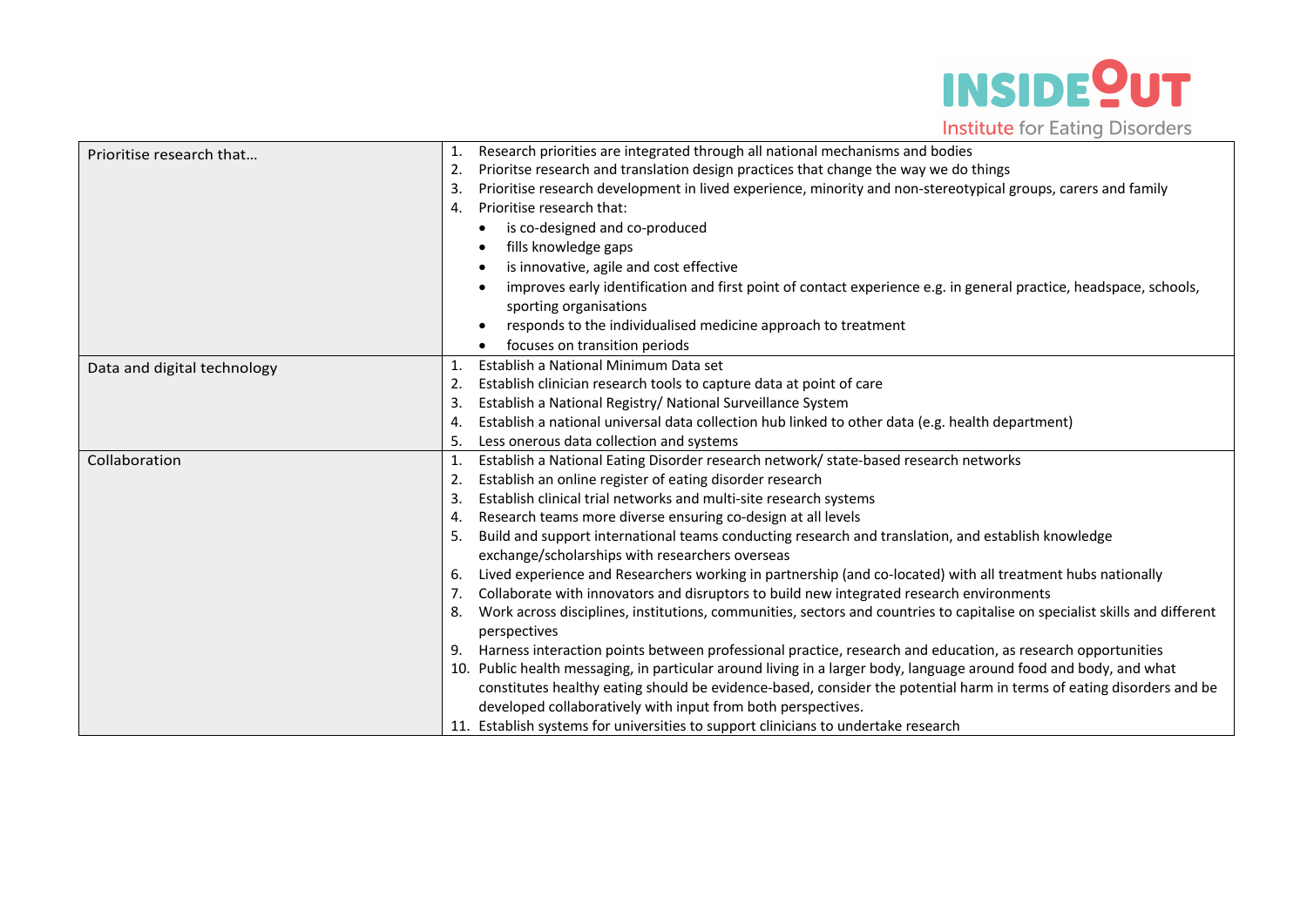

| Workforce development              |    | Establish a Hot House Program where a talented and diverse cohort of graduates and post docs work together with       |
|------------------------------------|----|-----------------------------------------------------------------------------------------------------------------------|
|                                    |    | people with a lived experience, seasoned academics and expert and novice clinicians to pursue fundamental questions   |
|                                    |    | and translate ideas and research into action.                                                                         |
|                                    | 2. | Formulate a clear set of skills that postdoc eating disorder researchers develop during this stage in their career.   |
|                                    |    | Funded grants/scholarships for post docs, early career researchers, clinical fellowships, that provide time for       |
|                                    |    | reflection, planning and career enhancing experience and ensure maintenance/fidelity strategies like supervision and  |
|                                    |    | support are provided.                                                                                                 |
|                                    | 4. | Establish models where Post Docs linked to clinical roles                                                             |
|                                    |    | Developing a best practice research workforce: training and research workforce development, including peer            |
|                                    |    | researchers and the clinical workforce                                                                                |
|                                    | 6. | Clinician and lived-experience funded time for research involvement                                                   |
|                                    | 7. | Advocate for eating disorder research training (including translational research) to be included in undergraduate and |
|                                    |    | postgraduate health training programs                                                                                 |
|                                    | 8. | Develop postgraduate online training in eating disorder research skills for multiple disciplines                      |
| Integrated research environments   | 1. | Research conducted and applied in real-world settings (co-location) from community and primary care settings          |
|                                    |    | (including private practice), through private practice, secondary and tertiary services.                              |
|                                    | 2. | Enhance capacity of the health sector to address gaps in services and improve service delivery through synthesis,     |
|                                    |    | dissemination and utilisation of the evidence by ensuring all state specialist treatment hubs embed research with     |
|                                    |    | sufficient FTE allocated to drive research implementation, evaluation and innovation.                                 |
|                                    | 3. | Co-location of research and clinical services to help innovate treatment                                              |
|                                    | 4. | Establish research coordinators in major tertiary hubs, networked with each other and lived experience research       |
|                                    |    | workforce                                                                                                             |
| Integrating evidence with practice |    | Open access resource repository for evidence - based pathways and protocols for all clinicians in all settings -      |
|                                    |    | including exemplar models of research translation (in any field)                                                      |
|                                    | 2. | Develop a National Eating Disorders Strategy                                                                          |
|                                    | 3. | Develop National Practice Standards for Eating Disorders that include standardised tools and documentation, valid     |
|                                    |    | and reliable measures of treatment quality, health outcomes and economic impact.                                      |
|                                    | 4. | Translation included as a key measure of research output and promotion                                                |
| Communication                      | 1. | Establish a research communication strategy that educates the community about eating disorders to improve             |
|                                    |    | understanding and promote early intervention, reduce stigma and that supports people with lived experience to build   |
|                                    |    | confidence to be involved in the research process at all stages                                                       |
|                                    | 2. | Ensure feedback to the community and to people with a lived experience of research results and outcomes.              |
|                                    | 3. | Develop exemplar models of research and translation to demonstrate how it could work (e.g. how private clinics could  |
|                                    |    | link with universities)                                                                                               |
|                                    | 4. | Ensure communication of strategy in plain language                                                                    |